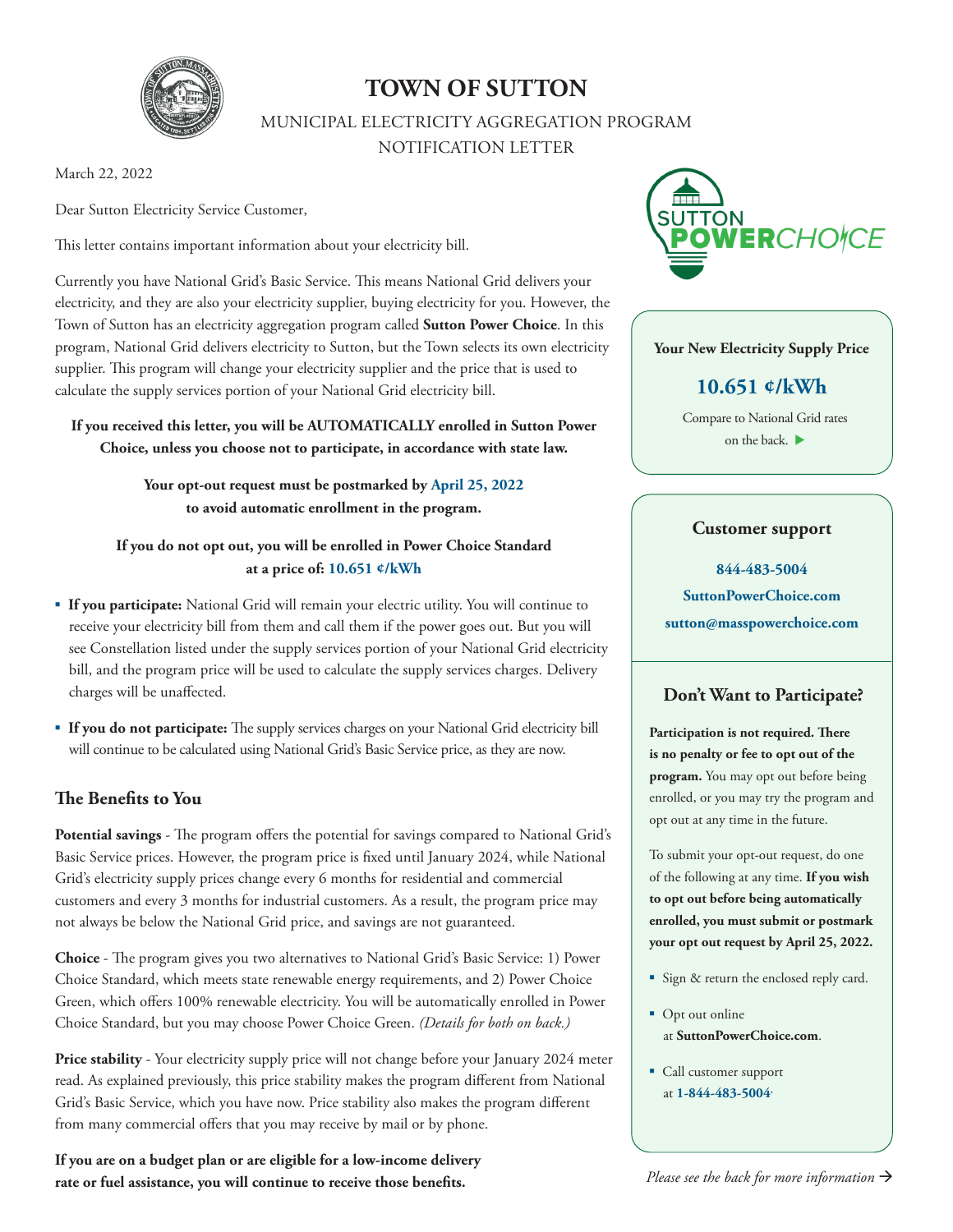## **Program Options & Pricing**

| 1. If you do nothing, you will be automatically enrolled in POWER CHOICE<br><b>STANDARD:</b>                                                                                                                                                      |                                                                                                                                                                                                                                                                                                   | 10.651 $\mathcal{C}/kWh^*$ for residential,<br>commercial, and industrial accounts                                                                                            |
|---------------------------------------------------------------------------------------------------------------------------------------------------------------------------------------------------------------------------------------------------|---------------------------------------------------------------------------------------------------------------------------------------------------------------------------------------------------------------------------------------------------------------------------------------------------|-------------------------------------------------------------------------------------------------------------------------------------------------------------------------------|
| Renewable energy content                                                                                                                                                                                                                          | Meets Massachusetts minimum renewable energy requirements.                                                                                                                                                                                                                                        |                                                                                                                                                                               |
| Rate term                                                                                                                                                                                                                                         | Enrollment - January 2024 meter read.                                                                                                                                                                                                                                                             |                                                                                                                                                                               |
| Exit terms                                                                                                                                                                                                                                        | Leave any time. No exit charge.                                                                                                                                                                                                                                                                   |                                                                                                                                                                               |
|                                                                                                                                                                                                                                                   | 2. If you want 100% renewable electricity, you may choose POWER CHOICE GREEN:<br>To choose POWER CHOICE GREEN, visit SuttonPowerChoice.com or call 844-483-5004                                                                                                                                   | 11.593 $\mathcal{C}/kWh^*$ for residential,<br>commercial, and industrial accounts                                                                                            |
| Renewable energy content                                                                                                                                                                                                                          | 100% renewable electricity: 18% from renewable energy projects in New England to meet minimum Massachusetts<br>requirements, an additional 20% from renewable energy projects in New England added by Sutton, and 62% from<br>wind projects outside of New England.                               |                                                                                                                                                                               |
| Rate term                                                                                                                                                                                                                                         | Enrollment - January 2024 meter read.                                                                                                                                                                                                                                                             |                                                                                                                                                                               |
| Exit terms                                                                                                                                                                                                                                        | Leave any time. No exit charge.                                                                                                                                                                                                                                                                   |                                                                                                                                                                               |
| 3. If you choose to opt out, you will remain on NATIONAL GRID'S BASIC SERVICE:<br>NOTE: National Grid's prices are not long-term prices. Prices are for National Grid's<br>current 6- or 3-month rate term only, and future prices are not known. |                                                                                                                                                                                                                                                                                                   | 14.821 ¢/kWh residential<br>13.113 ¢/kWh commercial<br>16.225 ¢/kWh industrial accounts in<br>the SEMA load zone<br>15.892 ¢/kWh industrial accounts in<br>the WCMA load zone |
| Renewable energy content                                                                                                                                                                                                                          | Meets Massachusetts minimum renewable energy requirements.                                                                                                                                                                                                                                        |                                                                                                                                                                               |
| Rate term                                                                                                                                                                                                                                         | November 1, 2021 - April 30, 2022, for residential and commercial accounts. February 1, 2022 - April 30, 2022, for<br>industrial accounts. National Grid's fixed Basic Service rates change every 6 months for residential and commercial<br>accounts and every 3 months for industrial accounts. |                                                                                                                                                                               |
| Exit terms                                                                                                                                                                                                                                        | Leave any time. No exit charge. However, industrial customers only (rates G-2 and G-3) on the fixed price Basic<br>Service option may receive a billing adjustment, which may be either a credit or a charge.                                                                                     |                                                                                                                                                                               |

The Power Choice Standard and the Power Choice Green price both include a \$0.001/kWh administration fee. Program prices could increase as a result of a change in law that results in a direct, material increase in costs during the term of the electricity supply agreement.

## **FREQUENTLY ASKED QUESTIONS**

**Are savings guaranteed?** No. National Grid's fixed Basic Service rates change every 6 months or less, depending on what kind of customer you are. Savings in one rate period do not guarantee savings in subsequent rate periods. The National Grid rate will next change on May 1, 2022, for residential, commercial, and industrial accounts.

**I have received this letter, and also I have recently signed a contract with an electricity supplier. What should I do?** You may have signed your contract after this mailing list was created. In that case, you must opt out if you wish to retain your current contract. If you do not opt out, your account will be enrolled in the program, which may trigger early termination fees from your electricity supplier.

**I have a tax exempt account. How can I retain my account's tax-exempt status?** Taxes will be billed as part of the program's power supply charge. Customers are responsible for identifying and requesting an exemption from the collection of any tax by providing appropriate tax exemption documentation to Agera Energy. Visit SuttonPowerChoice.com for information on where to submit your documentation.

If you have any additional questions, please visit **SuttonPowerChoice.com** or contact customer support at **sutton@masspowerchoice.com** or **1-844-483-5004**. Our Town consultants will be happy to help you.

James Smith Town Administrator